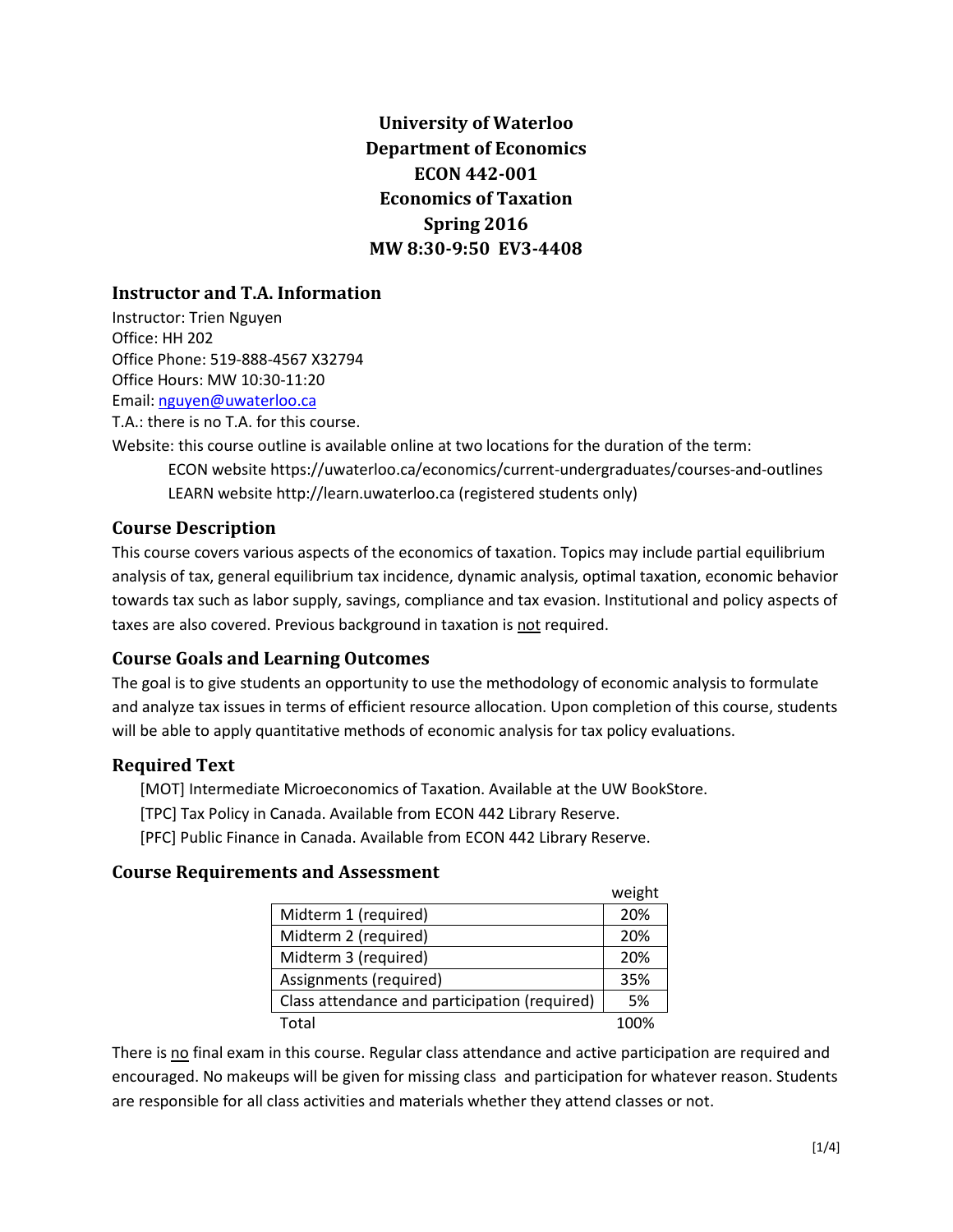Examples of expected attendance and participation:

- attend class meetings (e.g., stay for the full class period with full attention);
- participate in class activities (e.g., discussions, questions and answers).

Examples of failure of to meet expected attendance and participation:

- arriving late or leaving early more than 50% of class time;
- being in class but not fully participating in class activities, e.g., study for other courses, inappropriate use of computers and electronic devices during class.

### **Missing Midterms**

- Students who are ill and unable to write a midterm should provide confirmation of the illness to the instructor within 48 hours by submitting a completed University of Waterloo Verification of Illness Form (VIF) to support requests for accommodation due to illness.
- Accommodation is not automatic upon the presentation of medical verification. Instructors will use this documentation among all information available to them when determining whether accommodation is warranted. A decision on accommodation will be made when complete class attendance record becomes available.
- At least one midterm must be written. Students who miss all three midterms will receive a failing mark.
- Makeup exams will be scheduled and administered by the Economics Undergraduate Office (usually after the end of the final exam period).

#### **Course Postings on LEARN**

- Course materials (e.g., assignments, readings, handouts) are posted on LEARN for a limited time only. As LEARN might be down without warning, students should save posted materials, especially time-sensitive ones, as soon as possible.
- As assignments are posted ahead of deadlines, extensions of the due dates will not be given even if LEARN is down. The only exception is when LEARN is down for the entire assignment posting period.

#### **Late Submission**

- Electronic submissions must be submitted on LEARN no later than 8:30 am on the due date (the machine does not accept late submission).
- Likewise, hardcopies must be submitted in class no later than 8:30 am on the due date. Late works will not be accepted and will be given a zero mark.

#### **Course Topics**

The order of topics can be rearranged to fit the schedule, background, and interest of the class.

- 1. Introduction & overview
- 2. Background review
- 3. Partial equilibrium tax incidence
- 4. General equilibrium tax incidence
- 5. Dynamic analysis of tax
- 6. Optimal taxation
- 7. Economic behaviour towards tax (labour supply, saving, compliance, evasion)
- 8. Institutions and tax policy
- 9. Tax policy simulation with GTAP (Global Trade Analysis Project)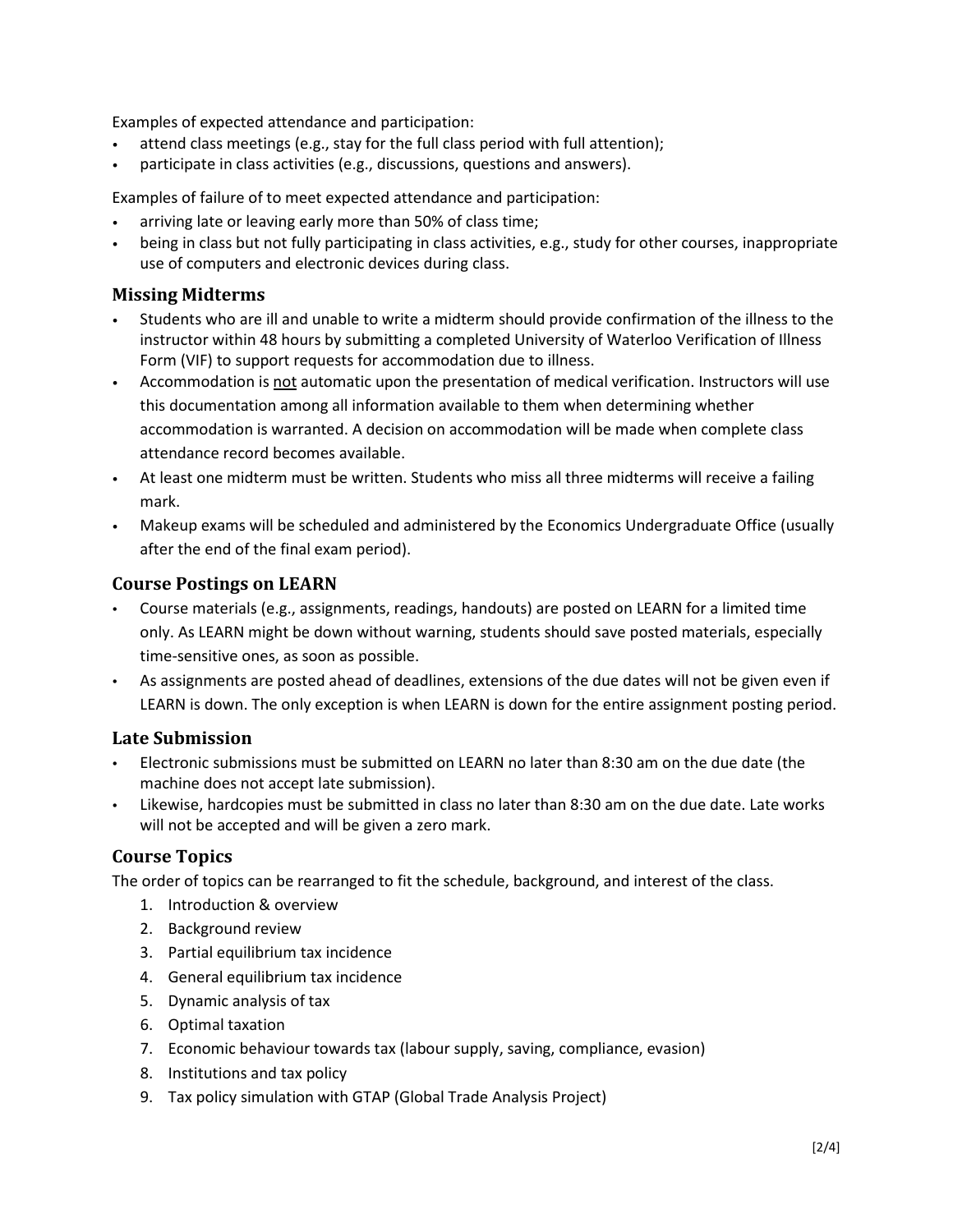| <b>Class</b> | <b>Date</b>   |     | <b>Midterm</b> | <b>AS Posted</b> | <b>AS Due</b> | <b>AS Return</b> | <b>Notes</b> |
|--------------|---------------|-----|----------------|------------------|---------------|------------------|--------------|
| 01           | May 02        | mon |                | as01 posted      |               |                  |              |
| 02           | May 04        | wed |                |                  |               |                  |              |
| 03           | May 09        | mon |                | as02 posted      | as01 due      |                  |              |
| 04           | May 11        | wed |                |                  |               |                  |              |
| 05           | May 16        | mon |                | as03 posted      | as02 due      | as01 return      |              |
| 06           | <b>May 18</b> | wed |                |                  |               |                  |              |
|              | May 23        | mon |                |                  |               |                  | Victoria Day |
| 07           | <b>May 25</b> | wed |                | as04 posted      | as03 due      | as02 return      |              |
| 08           | May 30        | mon |                |                  |               | as03 return      | review       |
| 09           | <b>Jun 01</b> | wed | mt1 in class   |                  |               |                  |              |
| 10           | <b>Jun 06</b> | mon | mt1 return     | as05 posted      | as04 due      |                  |              |
| 11           | <b>Jun 08</b> | wed |                |                  |               |                  |              |
| 12           | <b>Jun 13</b> | mon |                | as06 posted      | as05 due      | as04 return      |              |
| 13           | <b>Jun 15</b> | wed |                |                  |               |                  |              |
| 14           | <b>Jun 20</b> | mon |                | as07 posted      | as06 due      | as05 return      |              |
| 15           | <b>Jun 22</b> | wed |                |                  |               |                  |              |
| 16           | <b>Jun 27</b> | mon |                | as08 posted      | as07 due      | as06 return      | review       |
| 17           | <b>Jun 29</b> | wed | mt2 in class   |                  |               |                  |              |
| 18           | <b>Jul 04</b> | mon | mt2 return     | as09 posted      | as08 due      | as07 return      |              |
| 19           | <b>Jul 06</b> | wed |                |                  |               |                  |              |
| 20           | <b>Jul 11</b> | mon |                |                  | as09 due      | as08 return      |              |
| 21           | <b>Jul 13</b> | wed |                |                  |               | as09 return      | review       |
| 22           | <b>Jul 18</b> | mon | mt3 in class   |                  |               |                  |              |
| 23           | <b>Jul 20</b> | wed | mt3 return     |                  |               |                  |              |
| 24           | <b>Jul 25</b> | mon |                |                  |               |                  | last class   |

#### **Tentative Schedule**

#### **Information on Plagiarism Detection**

Students will learn to use the plagiarism detection software Turnitin to pre-screen their own work for potential issues of academic integrity (like spell checker). Students who do not wish to have their work screened by Turnitin should inform the instructor in writing or email no later than the end of the second week to arrange for an alternative option. See also section "If You Use Turnitin in Your Course" below.

#### **Electronic Device Policy**

Computers may be used for related class activities only. Turn off all other electronic devices during class. No photographic devices are allowed during class. No audio recordings, video recordings or pictures may be taken during class.

#### **Fee-Arranged Policy**

Students are responsible for administrative matters of course registration and fee arrangements with the Registrar's Office. No make-up work or accommodations will be given for loss of access to LEARN and academic consequences arising from administrative issues with the Registrar's Office.

#### **Additional Classroom Protocols**

- Students are responsible for taking their own class notes.
- Private conversation is not allowed during class.
- Eating and drinking (except bottled water) are not allowed during class.